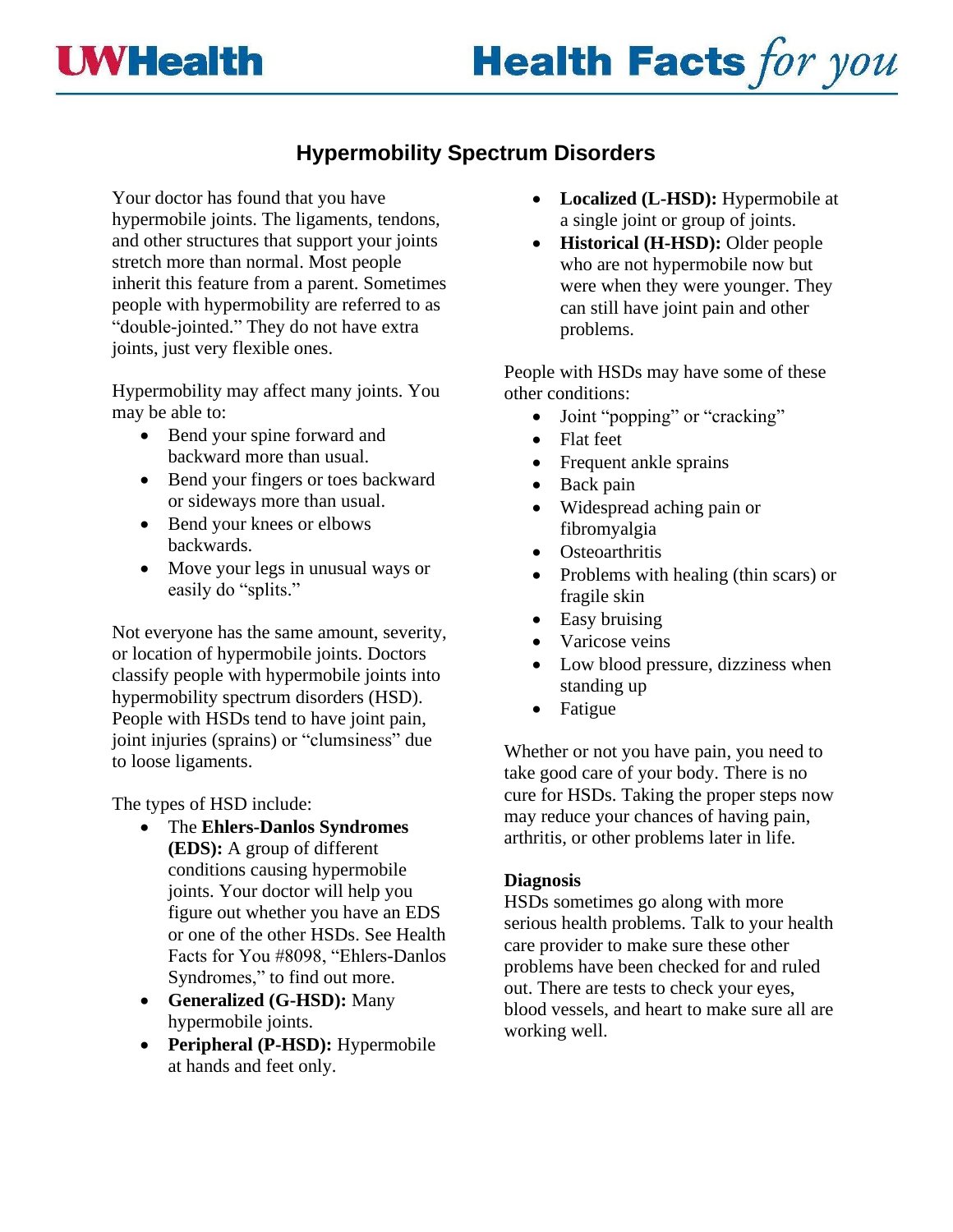#### **Exercise**

A physical or occupational therapist can help you find a good exercise program and give you advice. Strength training helps support your joints and reduce extra motion. This may help protect the joints from harm. Light aerobic exercise may be helpful in keeping a healthy level of fitness.

Most people with HSDs do not need a lot of stretching, their joints and muscles are more flexible than normal. Stretch only those muscles that are very tight, cramping, or muscles that your therapist has told you to stretch. Good posture is very important, and you will be taught ways to help with this.

#### **Braces and Splints**

If a joint is getting painful or has arthritis, splints or braces may help to reduce pain, improve function, and prevent extra motion.

Tools used may include:

- Elbow or knee supports to prevent abnormal bending
- Arch supports in the shoes to support flat feet
- Ankle supports
- Finger joint splints
- Spine supports

Your health care provider will help you in your choice of splints or braces.

#### **Fatigue and Faintness**

People with low blood pressure, faintness when standing up, or fast heartbeat may feel better if they wear support stockings, drink plenty of fluids, and add salt to their diet. Talk to your health care provider about trying these things.

#### **Activity**

Some limits on activity can help reduce the risk of pain or injury. These limits vary from person to person. Talk to your health care provider to learn which ones apply to you.

Lifting, carrying, or other motions can cause harm or pain. They are safer if you maintain good posture, exercise, use splints or braces where needed, and take rest breaks.

HSDs may increase risk of back pain or other problems in pregnancy. To prevent this, pregnant women with HSDs or those who plan to become pregnant should talk with their health care providers.

#### **Medicines and Supplements**

Your doctor can help you find medicine for pain, if needed.

Some people have tried over-the-counter products to reduce their joint pain. Glucosamine and chondroitin is not harmful, but has not been proven to work. Herbal "joint health" products are not proven and could be harmful. Talk with your doctor before you use any over-the-counter supplement.

#### **Skin Treatments**

Some people get short-term relief from ointments, gels, creams, or by putting heat or ice on painful areas. Your health care provider can advise you on the best treatments.

#### **Injections**

Areas of muscle "knotting" and pain (trigger points) can sometimes be helped by special injections. See Health Facts for You #5934 "Trigger Point Injection." Bursitis or tendon pain may also be helped by injections. Physical therapists may use "dry needling" techniques. Your doctor will help you decide if any of these are right for you.